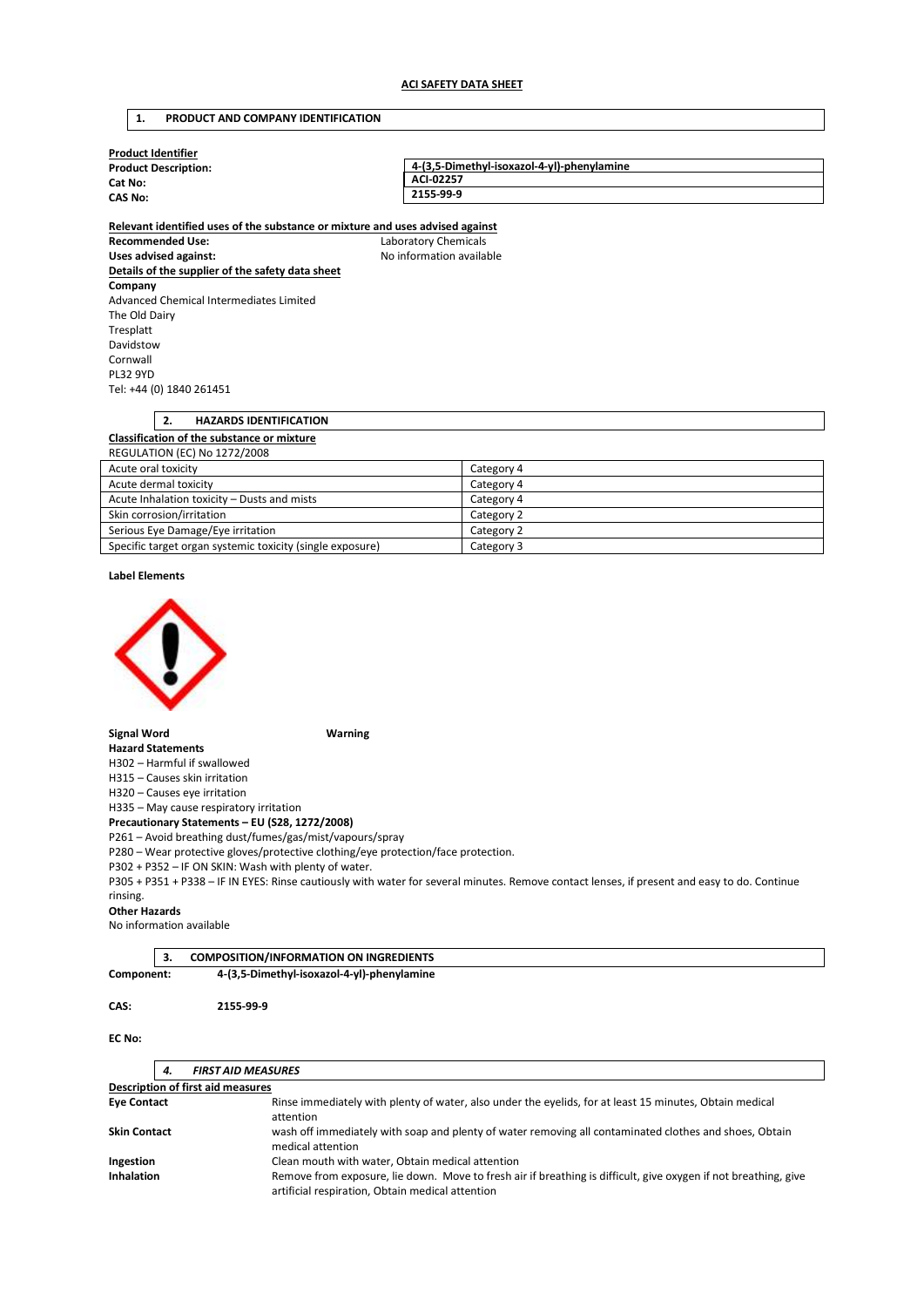# **5. FIRE-FIGHTING MEASURES**

## **Extinguishing media**

**Suitable Extinguishing Media** 

Water spray Carbon dioxide (CO2) Dry chemical foam

**Extinguishing media which must not be used for safety reasons** 

No information available

**Special hazards arising from the substance or mixture** 

Thermal decomposition can lead to release of irritating gases and vapours

# **Advice for fire-fighters**

As in any fire, wear self-contained breathing apparatus pressure-demand, MSHA/NIOSH (approved or equivalent) and full protective gear.

|                                | 6.<br><b>ACCIDENTAL RELEASE MEASURES</b> |                                                                               |                                                                                                                                                  |
|--------------------------------|------------------------------------------|-------------------------------------------------------------------------------|--------------------------------------------------------------------------------------------------------------------------------------------------|
|                                |                                          | Personal precautions, protective equipment and emergency procedures           |                                                                                                                                                  |
|                                |                                          | Ensure adequate ventilation                                                   |                                                                                                                                                  |
|                                |                                          | <b>Environmental precautions</b>                                              |                                                                                                                                                  |
|                                |                                          | Prevent further leakage or spillage if safe to do so                          |                                                                                                                                                  |
|                                |                                          | Methods and material for containment and cleaning up                          |                                                                                                                                                  |
|                                |                                          |                                                                               | Sweep up or spillage and collect in suitable container for disposal. Use suitable absorbent if required. Do not let this chemical enter the      |
| environment                    |                                          |                                                                               |                                                                                                                                                  |
|                                |                                          |                                                                               |                                                                                                                                                  |
|                                | 7.                                       | <b>HANDLING AND STORAGE</b>                                                   |                                                                                                                                                  |
|                                |                                          | <b>Precautions for Safe Handling</b>                                          |                                                                                                                                                  |
|                                |                                          |                                                                               | Avoid contact with skin and eyes. Do not breath dust. Do not breath vapours or spray mist. Do not ingest                                         |
|                                |                                          | Conditions for Safe Storage, including any incompatibilities                  |                                                                                                                                                  |
|                                |                                          | Keep in a dry, cool and well-ventilated place. Keep container tightly closed. |                                                                                                                                                  |
|                                | 8.                                       | <b>EXPOSURE CONTROLS/PERSONAL PROTECTION</b>                                  |                                                                                                                                                  |
| <b>Control Parameters</b>      |                                          |                                                                               |                                                                                                                                                  |
| <b>Exposure limits</b>         |                                          |                                                                               | Not applicable                                                                                                                                   |
| Derived No Effect Level (DNEL) |                                          |                                                                               | No information available                                                                                                                         |
|                                |                                          | <b>Predicted No Effect Concentration</b>                                      | No information available                                                                                                                         |
| (PNEC)                         |                                          |                                                                               |                                                                                                                                                  |
|                                |                                          |                                                                               |                                                                                                                                                  |
| <b>Exposure Controls</b>       |                                          |                                                                               |                                                                                                                                                  |
| <b>Engineering Measures</b>    |                                          |                                                                               | Ensure adequate ventilation, especially in confined areas. Ensure that eyewash stations<br>and safety showers are close to workstation location. |
|                                |                                          | <b>Personal Protective Equipment</b>                                          |                                                                                                                                                  |
|                                | 1.                                       | Eye protection                                                                | Goggles                                                                                                                                          |
|                                | 2.                                       | <b>Hand protection</b>                                                        | Protective gloves                                                                                                                                |
|                                | 3.                                       | Skin and body protection                                                      | Wear appropriate protective gloves and clothing to prevent skin exposure                                                                         |
|                                | 4.                                       | <b>Respiratory protection</b>                                                 | Follow the OSHA respirator regulations found in 29 CFR 1910.134 OR European Standard                                                             |
|                                |                                          |                                                                               | EN 149. Use a NIOSH/MSHA or European Standard EN 149 approved respirator                                                                         |
|                                |                                          |                                                                               | if exposure limits are exceeded or if irritation or other symptoms are experienced.                                                              |
|                                |                                          |                                                                               |                                                                                                                                                  |
| <b>Hygiene Measures</b>        |                                          |                                                                               | Handle in accordance with good industrial hygiene practice                                                                                       |
|                                |                                          | <b>Environmental Exposure Controls</b>                                        | No information available                                                                                                                         |

### **9. PHYSICAL AND CHEMICAL PROPERTIES**

| <b>Physical State</b>      | Solid     |
|----------------------------|-----------|
| Appearance                 | Beige     |
| <b>Boiling Point/Range</b> |           |
| <b>Melting Point/Range</b> |           |
| <b>Flash Point</b>         |           |
|                            |           |
| <b>Molecular Formula</b>   | C11H12N2O |
| <b>Molecular Weight</b>    | 188.23    |
|                            |           |

# **10. STABILITY AND REACTIVITY**

**Reactivity Chemical Stability**  Stable under normal conditions **Possibility of Hazardous Reactions**  Hazardous Polymerization and the Society of the No information available<br>Hazardous Reactions available No information available No information available **Conditions to Avoid**  Incompatible products. Heat. **Incompatible Materials**  Acids, bases, strong oxidizing agents, strong reducing agents, **Hazardous Decomposition Products**  In combustion emits toxic fumes.